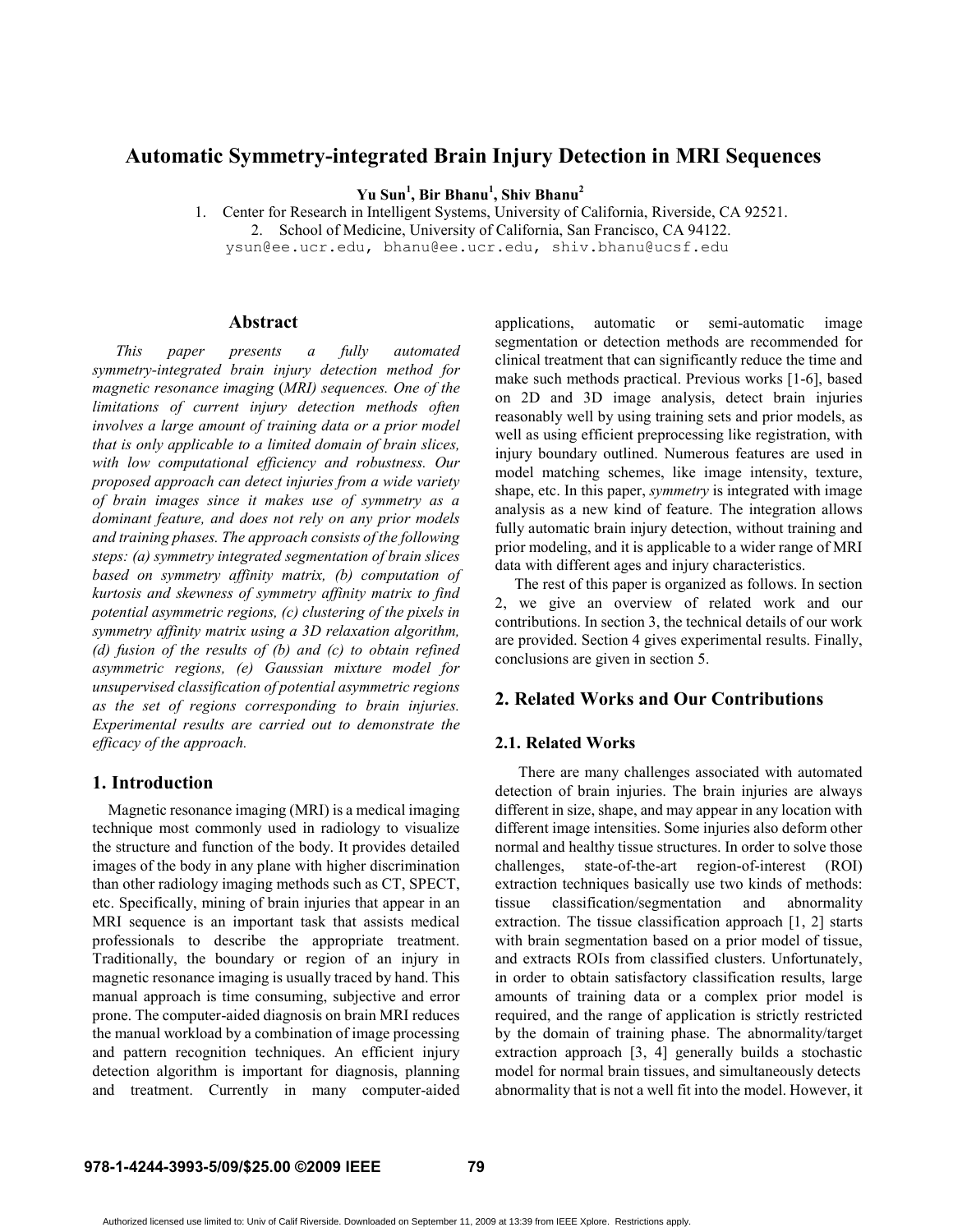| <b>Authors</b>                           | <b>Principle of Techniques</b>                                                                                                                                    | <b>Datasets and Results</b>                                                                                                                                                                                                                                                                             | <b>Comments</b>                                                                                                                                                                                                                                                          |
|------------------------------------------|-------------------------------------------------------------------------------------------------------------------------------------------------------------------|---------------------------------------------------------------------------------------------------------------------------------------------------------------------------------------------------------------------------------------------------------------------------------------------------------|--------------------------------------------------------------------------------------------------------------------------------------------------------------------------------------------------------------------------------------------------------------------------|
| Saha et al.<br>$[12]$                    | Brain MRI segmentation<br>using a fuzzy point<br>symmetry based genetic<br>clustering technique.                                                                  | Datasets: Totally 181 MRI slices,<br>shows seven slices in results.<br>Results: Segmentation results in<br>2D; Minkowski Score to measure<br>the quality of clustering compared<br>with ground-truth.                                                                                                   | + Assignment of points to clusters in genetic<br>algorithm by point symmetry based distance<br>rather than Euclidean distance; no <i>a priori</i> info.<br>- Time consuming; many noisy regions in<br>results; cope with internal symmetry within a<br>region only.      |
| Bergo<br>et<br>al. [13]                  | MRI segmentation based<br>on the analysis of texture<br>symmetry.                                                                                                 | Datasets: Five images from five<br>patients.<br>Results:<br>Lesion<br>segmentation<br>results in 2D and 3D, with<br>ground-truth.                                                                                                                                                                       | + Not rely on a template; good generality;<br>enhance texture symmetry.<br>- Not robust to changes in parameters; uses<br>only local symmetry.                                                                                                                           |
| Ray et al.<br>$[14]$                     | Locate brain abnormality<br>by finding a bounding<br>box around it using the<br>symmetry analysis.                                                                | Datasets: Six images - no source.<br>Results: Abnormality detection<br>results in 2D; no ground-truth; Dice<br>Coefficient<br>the<br>to<br>measure<br>abnormality detection performance.                                                                                                                | + No registration; no training image; can be<br>implemented in real-time.<br>- Need the reference (template) image;<br>abnormality boundary in segmentation result is<br>not well outlined.                                                                              |
| Sun,<br>Bhanu and<br>Bhanu<br>This paper | brain injury in<br>Detect<br>by<br>MRI<br>symmetry<br>in several<br>integration<br>associated<br>steps<br>with<br>segmentation, clustering<br>and classification. | Datasets: MRI sequences of 2<br>patients, with 16 slices for each;<br>shows results on 4 slices of each<br>patient;<br>Results: Both segmentation and<br>injury detection results in 2D with<br>ground-truth; Error rate to measure<br>the detection accuracy compared to<br>ground-truth in 2D and 3D. | + Integrates symmetry in all steps; no prior<br>model or template; no training data; good<br>generality; efficient segmentation algorithm;<br>uses global symmetry rather than local or<br>internal symmetry.<br>- Some very low contrast injured regions are<br>missed. |

Table 1. Comparison of related symmetry integration methods and this paper

is always challenging to build a complete prior model in order to cover enough tissue information. Another abnormality extraction method is called digital subtraction [5], which is useful to track structure or volume changes of brain collected at different times. The accurate subtraction relies highly on normalization and registration [6]. As a result, most of the current ROI extraction methods highly depend on the quality of preprocessing and prior knowledge. Our method overcomes the above limitations to a great extent by integrating symmetry information in segmentation and abnormality extraction.

### 2.2. Our Contributions

 Related works in [12, 13, 14] basically integrate symmetry information into brain MRI segmentation in only a single step, whereas our method integrates symmetry in all the steps of segmentation, clustering and classification in the whole system. The limitations of these techniques compared to our method are shown in Table 1. We formulate the proposed new idea based on the observation that for most abnormality detection methods, though different in principle, accept a common criterion that abnormal regions are detected by their properties that deviate from the expected normal and healthy tissue

properties. Specified to our case, since most of the injuries are asymmetric with their mirror regions against the symmetry axis, while the other healthy brain structures are highly symmetric, we are able to detect injuries by symmetry integration. Therefore, asymmetry is regarded as a distinct property of injuries that deviates from other normal symmetric tissues. By integrating symmetry, we overcome the limitations of other approaches and this paper makes following contributions:

(a) By symmetry integration, our method does not need prior models for injury detection. We eliminate symmetric tissues without further classifying them by a large amount of training data. Furthermore, symmetry information is able to classify brain image into symmetric and asymmetric regions, and our results show that the extracted asymmetric regions cover almost all injuries or other abnormalities.

(b) Unsupervised classification can be used to classify asymmetric regions into injuries and other normal regions by features composed of image intensities and 3D brain asymmetry volumes, without preprocessing and training.

(c) Our method integrates symmetry information in almost all steps in approach, whereas other works only integrate symmetry in single step.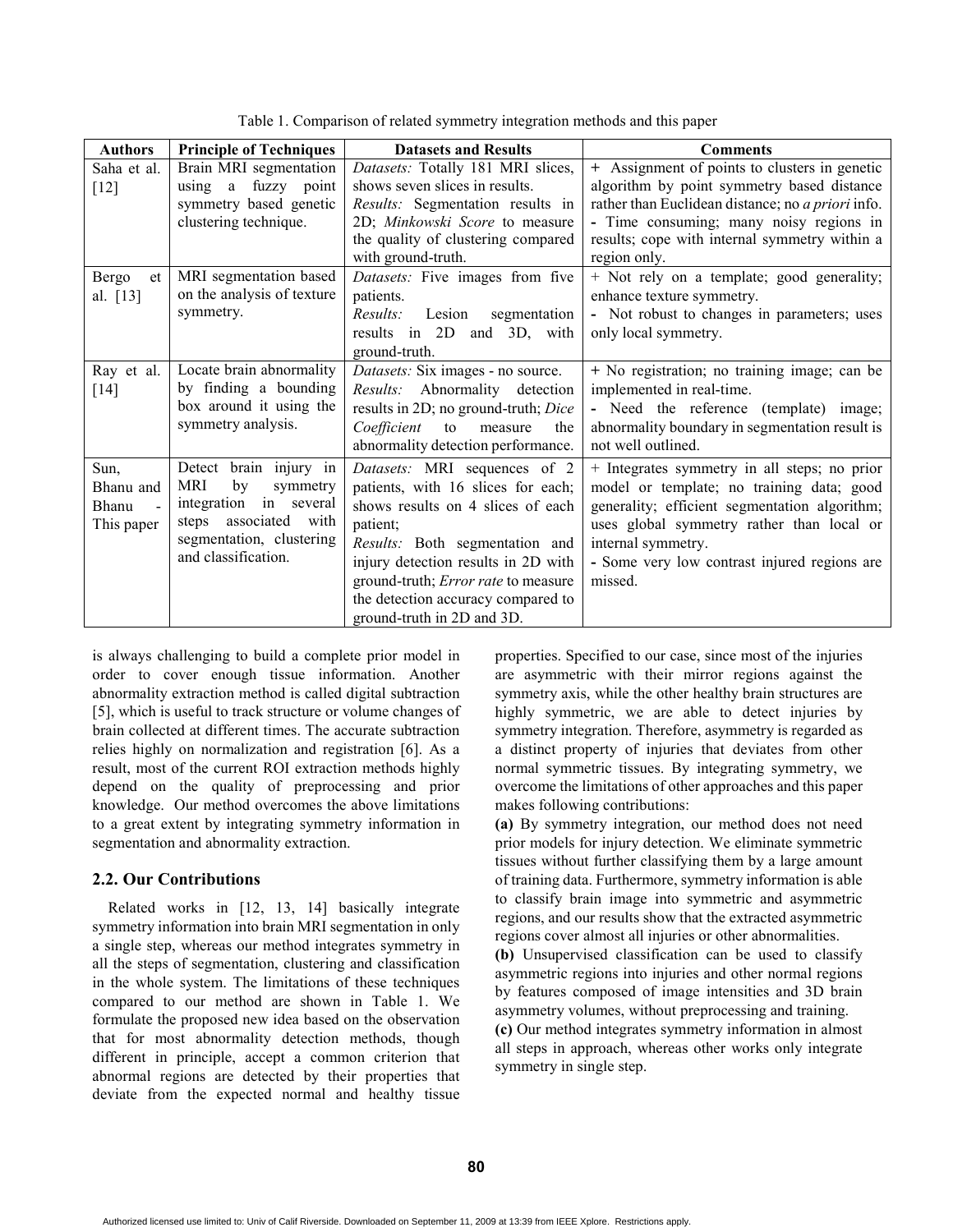# 3. Technical Approach

 The overall diagram of our method, with example results of each step, is shown in Fig. 1. Since symmetry is the most important feature in our method, we integrate symmetry in several steps that can be seen in Fig 1:

(1) Symmetry affinity matrix computation in Fig 1(b);

(2) Symmetry-integrated image segmentation in Fig 1(c);

(3) Asymmetric region extraction by kurtosis and skewness of symmetry affinity, as in Fig 1(d);

(4) Cluster and identify asymmetric groups in Fig 1(e) (f).

(5) Classify asymmetric regions into injury and non-injury using intensity and 3D asymmetry volume as in Fig 1(h).

 In step (1), a symmetry affinity matrix is obtained, that is used frequently as a measurement of symmetry in later steps. Step (2) enhances symmetry level of segmentation results to make sure that most symmetric parts are segmented appropriately. Thus it prevents misclassification of symmetric parts into asymmetric regions in a later step. In step (3), kurtosis and skewness of symmetry affinity matrix are computed and they are used to extract asymmetric regions from segmented parts. Meanwhile in step (4), symmetry affinity matrix is also used for clustering and identification of asymmetric groups. Results from step

(3) and (4) are fused to obtain refined asymmetric regions in Fig  $1(g)$ . Finally, an unsupervised classifier is used to extract injuries from the asymmetric regions.

# 3.1.Symmetry Extraction and the Symmetry Affinity Matrix

 In order to integrate symmetry, a symmetry measurement scheme of MRI image is needed. We use global symmetry constellations of features [7] to detect the reflective symmetry axis for the brain, as in Fig 1(a). A symmetry affinity matrix as in Fig 1(b), measuring the symmetry level of each pixel with respect to its symmetry counterpart pixel reflected by the axis, is computed by curvature of gradient vector flow (CGVF) [8]:

$$
Curv(x,y) = \frac{1}{|V|^3} [(v_x + u_y)uv - u_x v^2 - v_y u^2]
$$
 (1)

Let the GVF of image be:

$$
V = [u(x, y), v(x, y)]\tag{2}
$$

In equation (1),  $u_x = \frac{\partial u}{\partial x}$ ,  $u_y = \frac{\partial u}{\partial y}$ ,  $v_x = \frac{\partial v}{\partial x}$ ,  $v_y = \partial y / \partial y$  are the first derivatives of pixel along x and y



Fig 1. Overall system diagram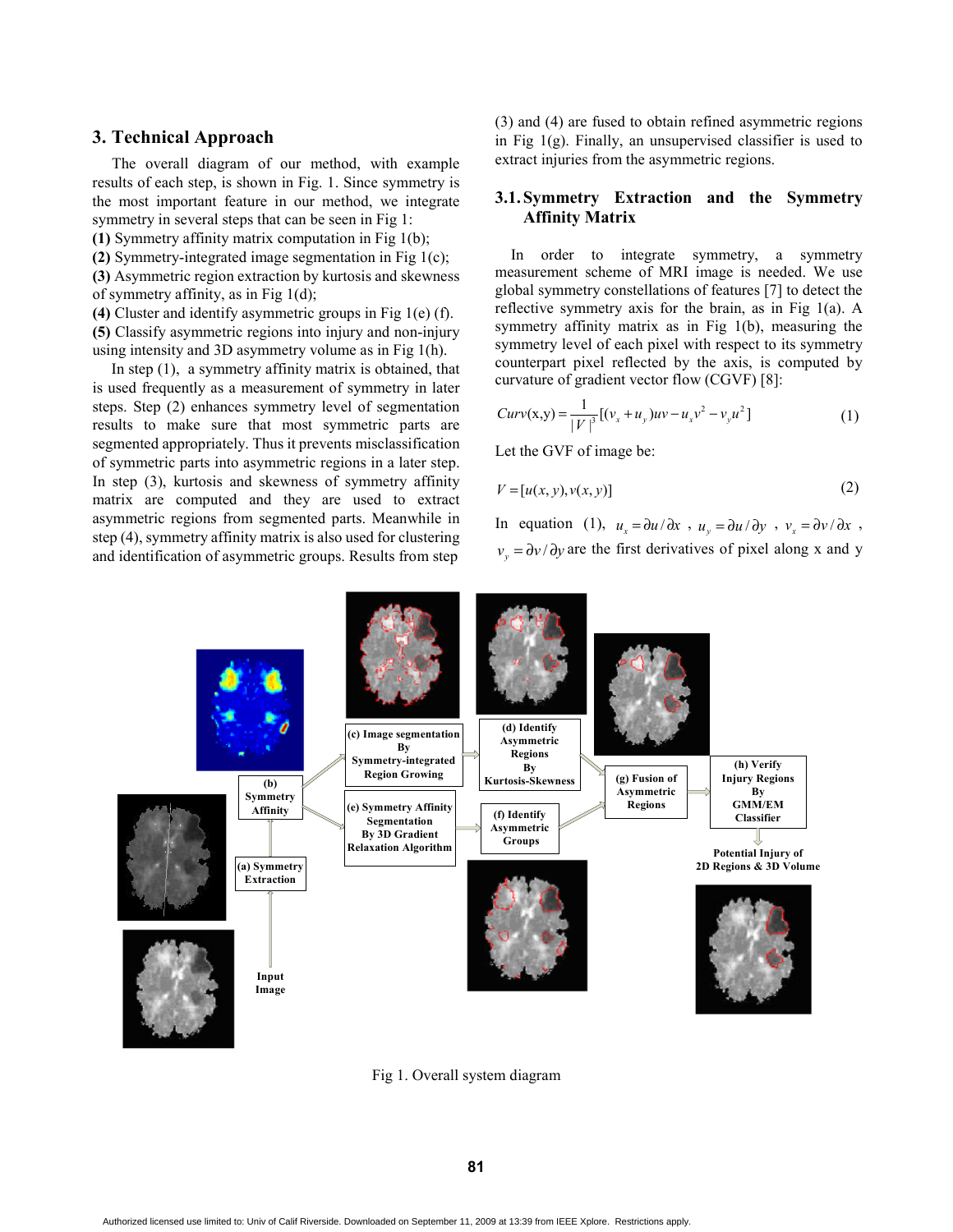directions. Considering a pixel  $(x_i, y_i)$ , we define its symmetry affinity as:

$$
C(x_i, y_i) = |Curv(x_i, y_i) - Curv(x_j, y_j)|
$$
\n(3)

where  $(x_j, y_j)$  is the symmetric counterpart of  $(x_i, y_i)$  by the symmetry axis. If the two points have locally symmetric fields, then values of  $Curv(x_i, y_i)$  and  $Curv(x_j, y_j)$  should be closer. Three other symmetry conditions are stated in [8], which can be combined with eq. (3) to build the affinity matrix. The brighter regions in symmetry affinity matrix indicate potential asymmetric fields in the image. The symmetry affinity matrix is further used to outline the symmetry constraint for pixel aggregation in a region growing approach for image segmentation in the next subsection.

## 3.2.Symmetry-integrated Image Segmentation

 Region growing segmentation accepts image intensity as a constraint for pixel aggregation, either by color or gray scale. Recent improvements in constraint include a combination of texture, shape, etc., to segment regions with different properties. In order to make sure that symmetric parts are segmented appropriately, in our work, a symmetry constraint derived from symmetry affinity matrix is integrated into region growing constraint as shown below:

$$
\delta_{symmetry}(i,j) = \frac{\frac{\pi}{2} + \arctan(\sqrt{(1+C_i)(1+C_j)})}{\pi} + \frac{1 + |\sqrt{C_i} - \sqrt{C_j}|}{2}
$$
 (4)

 $C_i$  and  $C_j$  in equation (4) are symmetry affinities of pixel i and neighboring region j. Equation (4) provides the following symmetry constraints: the first term controls the symmetry level, which means that if both patterns i and j indicate low symmetry affinities (highly symmetric), they are more likely to be aggregated by decreasing the constraint; while the second term favors more similar symmetry affinities. In our work, the symmetry constraint is combined with gray scale intensity and texture to build an aggregation constraint as follows:

$$
\delta(i, j) = \delta_{symmetry}(i, j) + \delta_{grav}(i, j) + \delta_{texture}(i, j)
$$
 (5)

where  $\delta_{\rm grav}(i, j)$  uses the intensity difference of i and j as gray-level constraint, and  $\delta_{\text{feature}}(i, j)$  uses texture difference, obtained by Gabor filter, as the texture constraint. Based on the aggregation constraint, pixel i will be aggregated into the neighboring region j if constraint  $\delta(i, j)$  between them is below a threshold  $\delta_m$ . We call equation (5) as the symmetry integrated multiple constraints. After segmentation, regions with natural symmetric properties will be segmented symmetrically. An example result is shown in Fig 1(c). This approach will improve the performance of asymmetric

region extraction in the next section. Note that Gupta et al. [10] applied symmetry integration (edge-weight) to enhance the symmetry level in a graph-cut segmentation approach. This integration has very limited improvements in segmentation results, compared to our method.

## 3.3.Asymmetric Region Extraction

 A region growing algorithm with symmetry constraints for pixel aggregation separates symmetric and asymmetric parts in segmentation results by ensuring that naturally symmetric parts are segmented symmetrically. The asymmetric region extraction basically classifies the segmented regions into symmetric and asymmetric regions. We provide a new method using kurtosis and skewness of symmetry affinity matrix to detect asymmetric regions. For a sample of n values the sample kurtosis and skewness are given by equations (6) and (7):

Kurtosis: 
$$
g_4 = \frac{\mu^4}{\delta_2^2} = \frac{\frac{1}{n} \sum_{i=1}^n (x_i - \overline{x})^4}{(\frac{1}{n} \sum_{i=1}^n (x_i - \overline{x})^2)^2}
$$
(6)

Skewness: 
$$
g_3 = \frac{\mu^3}{\delta_2^{1.5}} = \frac{\frac{1}{n} \sum_{i=1}^n (x_i - \overline{x})^3}{(\frac{1}{n} \sum_{i=1}^n (x_i - \overline{x})^2)^{1.5}}
$$
 (7)

 Kurtosis is a measure of the "peakiness" of the probability distribution of a random variable. A larger kurtosis means that the probability distribution indicates a higher and narrower peak. Kurtosis property has been applied in image processing to detect the abnormality based on the reason that kurtosis measures the deviation of a distribution from the background [9]. We use kurtosis of symmetry affinity matrix to detect asymmetric regions, based on the observation that the asymmetric regions (brighter) in the symmetry affinity matrix can be regarded as abnormal targets with background, where symmetry affinity values of pixels are very low and smoothly distributed. For each segmented region the kurtosis of its symmetry affinity is computed using eq. (6), resulting in a single kurtosis value for each region. Larger kurtosis of a region means more deviation in its symmetry affinity distribution, which leads to potential asymmetry.

 The skewness is another cue for asymmetry detection. Once we know the mean symmetry affinity value of a region, the negative skewness means that the distribution is left-tailed to the mean value. Since zero symmetry affinity means perfect symmetry, negative skewness means that the region affinity favors more asymmetry. The asymmetric region detection can be expressed as follows: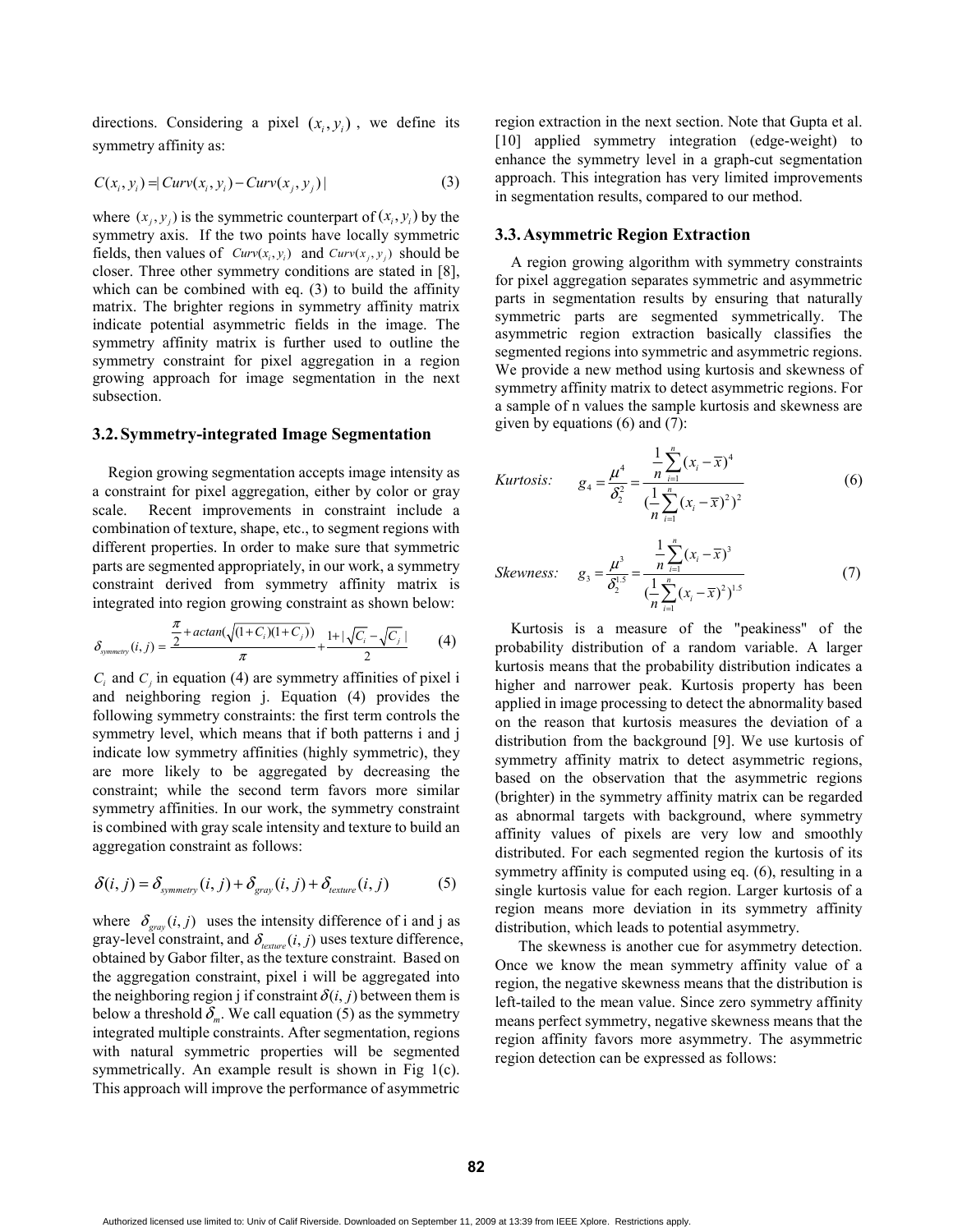(a) Discard symmetric regions whose mean symmetry affinity is quite low; note that highly symmetric regions will have a low affinity.

(b) For each of the remaining regions, compute its kurtosis minus skewness combination  $g = (g4-g3)$  from eq. (6) and (7), and build a histogram for the combination g of all candidate regions. Larger (g4-g3) indicates a more asymmetric region. A threshold  $\Omega$  is found to partition the histogram into symmetric and asymmetric regions. Regions with values of (g4-g3) larger than the threshold are extracted as asymmetric regions, as shown in Fig 1(d).

#### 3.4.Symmetry Affinity Clustering

The purpose of asymmetric region extraction is to cover all the injured regions, while at the same time allowing the number of other normal asymmetric regions be as small as possible. The asymmetric regions obtained in the previous section can be combined with the results of symmetry affinity clustering to reduce the number of normal asymmetric regions. Symmetry affinity clustering is realized by 3D relaxation method based on maximizing a criterion function [11]. Basically this algorithm iteratively separates the symmetry affinity histogram into two classes, as symmetry and asymmetry. The original symmetry affinity valued between 0 and 1 is assigned as probability of each pixel. The mean neighborhood probability  $q_i$  of the ith pixel under consideration is denoted by the sum of the weighted symmetry affinities of its 8-neighborhood pixels from all slices at the same 2D neighborhood position, that build a 3D neighborhood. The mean 3D neighborhood probability  $q_i$  is shown as:

$$
q_i(\lambda_k) = \frac{1}{8n} \sum_{j \in V_i} w_j p_j(\lambda_k)
$$
\n(8)

where n is the number of slices in MRI sequence, and 8n is the total number of pixels in 3D neighborhood  $V_i$ .  $p_j(\lambda_k)$ is equal to the symmetry affinity value of jth pixel in  $V_i$ , and  $w_j$  gives weight to each affinity of jth pixel, where less weight is assigned to pixels that belong to farther MRI slices. And the values of  $W_i$  satisfy the following two constraints:  $\sum_{i=1}^{\infty} w_i = 1$  and  $w_{i+1} = 0.5w_i$ . The first constraint ensures the normalization of the probability  $p_j$ , and the second constraint means that the weight of slice j+1, which is farther from the previous slice j, is half the value of slice j. The following iterative process will separate the distribution of symmetry affinity histogram into symmetry and asymmetry clusters, by updating symmetry affinity  $p_i$ of ith pixel:  $w_j$  $\sum w_j = 1$  and  $w_{j+1} = 0.5 w_j$ 

$$
p_i^{(n+1)}(\lambda_k) = p_i^{(n)}(\lambda_k) + \rho_i^{(n)}[q_i(\lambda_k) - 1]
$$
\n(9)

where  $\rho_i$  in iteration n is updated as:

$$
\rho_i^{\scriptscriptstyle(n)} = \begin{cases} \alpha_i \rho_{\scriptscriptstyle \text{max}}^{\scriptscriptstyle(n)} & \text{if } 2q_i(\lambda_1) - 1 > 0 \\ \alpha_2 \rho_{\scriptscriptstyle \text{max}}^{\scriptscriptstyle(n)} & \text{if } 2q_i(\lambda_1) - 1 < 0 \end{cases} \tag{10}
$$

and

$$
\rho_{\text{max}}^{(n)} = \begin{cases}\n\frac{1 - p_i^{(n)}(\lambda_1)}{2q_i(\lambda_1) - 1}, & \text{if } 2q_i(\lambda_1) - 1 > 0 \\
\frac{p_i^{(n)}(\lambda_1)}{1 - 2q_i(\lambda_1)}, & \text{if } 2q_i(\lambda_1) - 1 < 0\n\end{cases}
$$
\n(11)

where  $\lambda_1$  means the cluster of asymmetry.  $\alpha_1$  and  $\alpha_2$  in eq. (10) are the control parameters constrained by  $\alpha_1 + \alpha_2 = 1$ , valued  $\alpha_1 = \alpha_2 = 0.5$  in our case. Normally, 2 iterations are enough to cluster symmetry and asymmetry pixels in symmetry affinity matrix, and the asymmetric clusters are shown in Fig 1(f).

The final asymmetric regions shown in Fig  $1(g)$  are obtained by combing the results in Fig  $1(d)$  and  $1(f)$ , by using the fact that the final asymmetric regions from 1(d) are extracted into  $1(g)$  if the regions contain over  $50\%$ asymmetric pixels grouped by 1(f). That means if the two results (1(d) and 1(f)) have at least 50% overlap in common asymmetric fields, the regions in 1(d) are extracted as asymmetric regions into  $1(g)$ . The 50% overlap threshold is chosen by observation of results of a few testing slices, and it is found to be robust to MRI sequences. Lots of normal asymmetric regions are eliminated by this overlapping; at the same time all injuries or other abnormalities are reserved. Basically the result in Fig  $1(g)$  contains all the injuries and the number of other normal asymmetric regions is minimized.

#### 3.5. Injury Extraction

 Asymmetric regions obtained from section 3.4 are potential candidates for extracting injuries. An unsupervised Expectation Maximization (EM) classifier with Gaussian Mixture Model (GMM) is used to classify candidate asymmetric regions into two classes: injury vs. non-injury, basically by a 2-dimensional feature, composed of gray scale intensity, and the 3D asymmetry volume. The 3D asymmetry volume is obtained by binarization of results in Fig 1(g), where the pixel belonged to asymmetric region is valued 1, and the pixel in other symmetric region is valued 0. The binary results of all slices in MRI sequence are added up to build the 3D asymmetry volume. The value of asymmetry volume means how frequently the asymmetric regions appear in slices at the same 2D position. If an injury exists in 3D MRI, its asymmetry in 2D slices will have a high value. Injuries are more likely to be classified into one group by using 3D asymmetry volume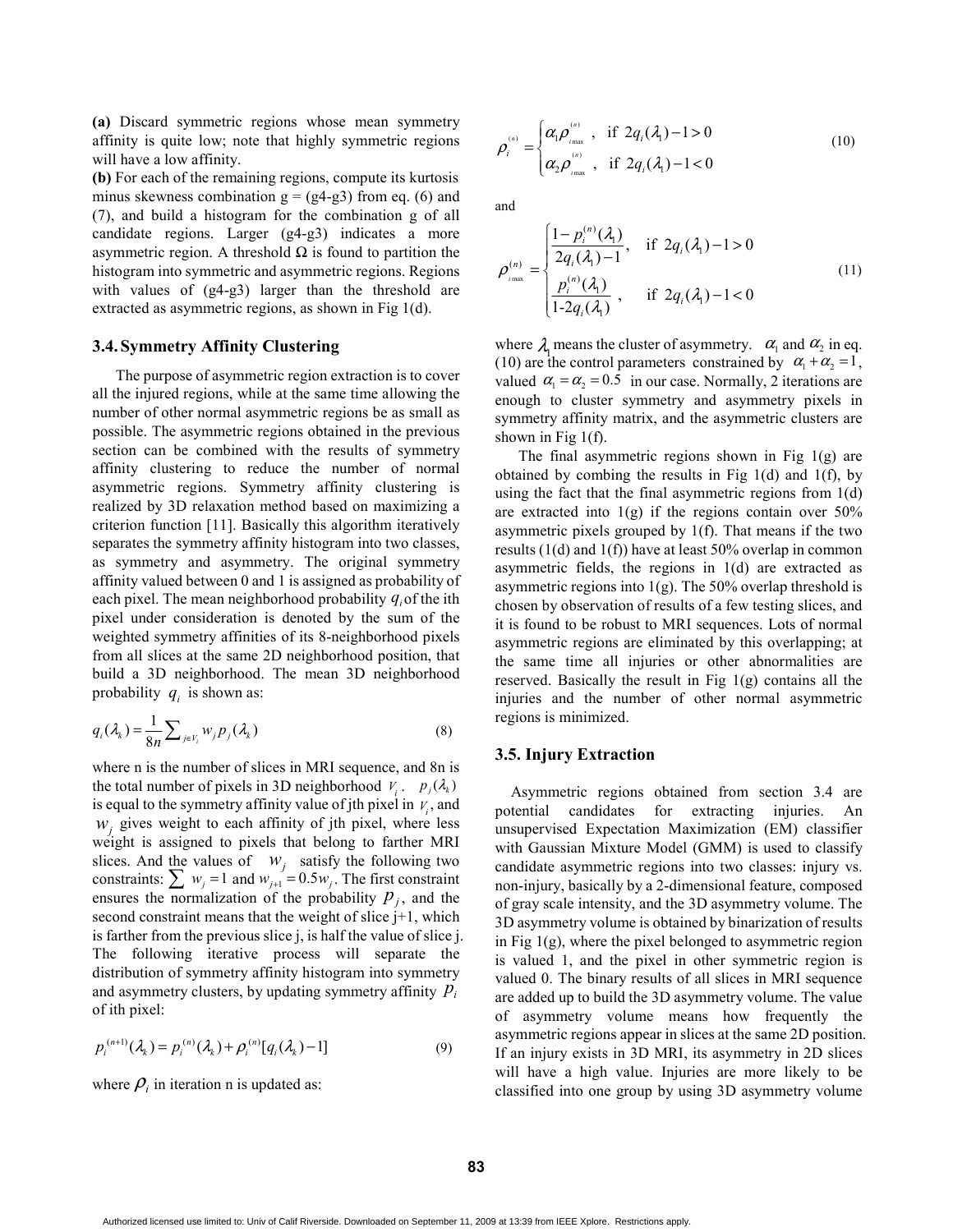feature. The mean value of 3D asymmetry volume of each asymmetric region in Fig  $1(g)$  is used as a feature for classification, where the other feature is the mean gray scale value. The class with larger mean 3D asymmetry volume is identified as the injury class, and the final injury regions belonging to the injury class is shown in Fig 1(h).

# 4. Experimental Results

## 4.1. Datasets and Parameters

 We use MRI datasets provided by Loma Linda University Medical Center at Loma Linda, CA. It is composed of two sequences of MRI slices from two patients labeled as #A and #B. Sample slices are shown in Fig 2 and Fig 3. Slices in each MRI sequence are collected from 2D projections of different 3D brain layers for the same patient. Several challenging injury cases are also obtained from the Internet, and an example is shown in Fig 4. The 2 major parameters in our algorithm are: threshold  $\delta_{\alpha}$ for region growing pixel aggregation criterion  $\delta(i, j)$  in equation (2), and the kurtosis-skewness histogram cut threshold  $Ω$  for asymmetric region detection introduced in section 3.3. The values of the two parameters are 0.024 and 0.22 respectively. We use the same parameter setting for running all slices in all MRI sequences.

| $\begin{array}{c} \text{MRI} \\ \# \end{array}$ | a. Original Image | b. Segmentation | c. Asymmetric<br>Regions | d. Injury Regions<br>(Computed) | e. Injury Regions<br>(Ground-truth) |
|-------------------------------------------------|-------------------|-----------------|--------------------------|---------------------------------|-------------------------------------|
| A6                                              |                   |                 |                          |                                 |                                     |
| A7                                              |                   |                 |                          |                                 |                                     |
| A9                                              |                   |                 |                          |                                 |                                     |
| $\rm A11$                                       |                   |                 |                          |                                 |                                     |

Fig 2. Example results on slices for patient #A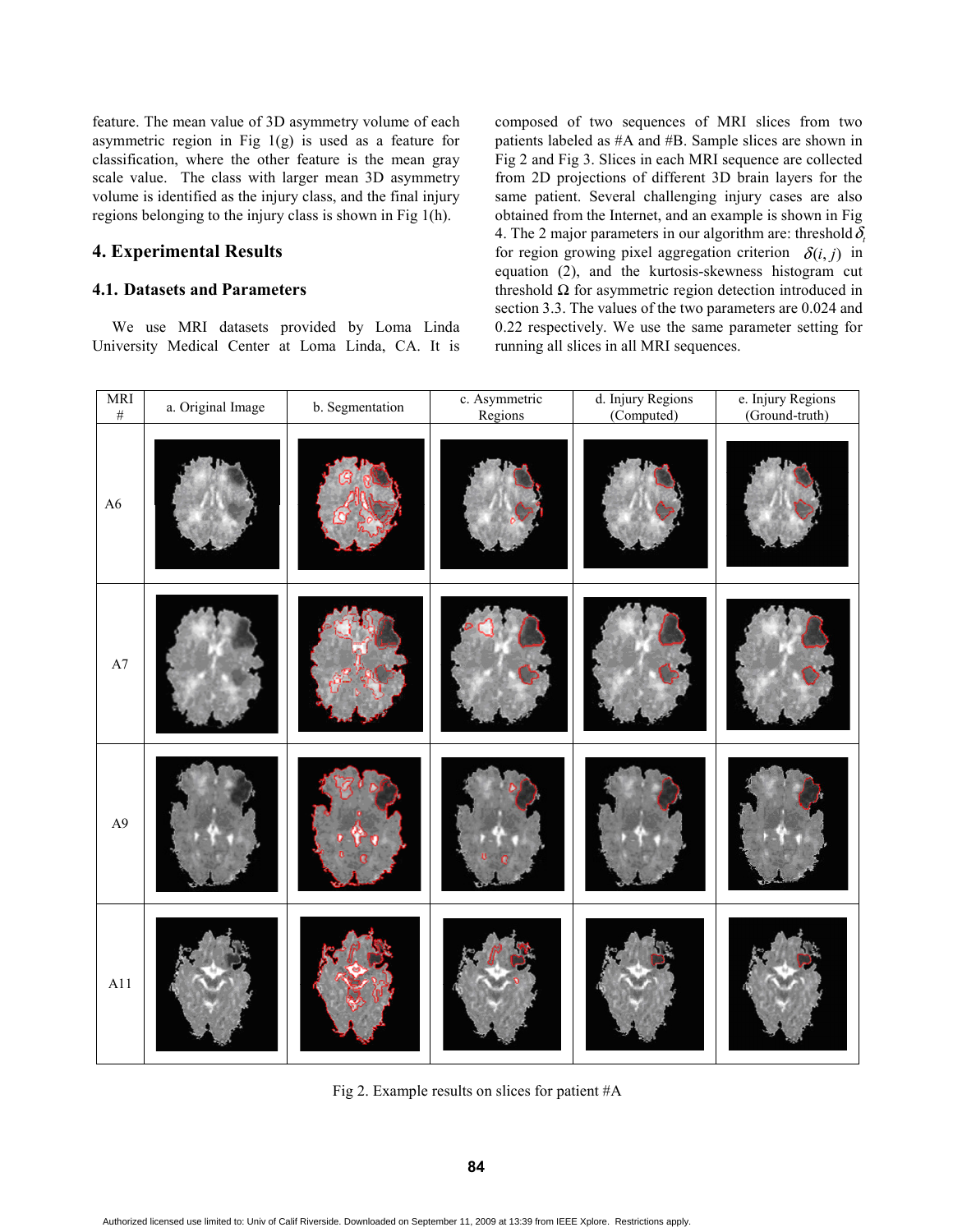| MRI                   | a. Original Image | b. Segmentation | c. Asymmetric<br>Regions | d. Injury Regions<br>(Computed) | e. Injury Regions<br>(Ground-truth) |
|-----------------------|-------------------|-----------------|--------------------------|---------------------------------|-------------------------------------|
| $\frac{4}{\text{B7}}$ |                   |                 |                          |                                 |                                     |
| ${\bf B}8$            |                   |                 |                          |                                 |                                     |
| <b>B</b> 9            |                   |                 |                          |                                 |                                     |
| <b>B10</b>            |                   |                 |                          |                                 |                                     |

Fig 3. Example results on slices for patient #B



 Fig 4. (a) Original image; (b) Injury detection by region intensity-based asymmetry detection; (c) Injury detection by our method; (d) ground-truth injuries.

| MRI#           | Total<br>brain<br>area<br>(pixels) | Injury<br>area<br>ground<br>-truth<br>(pixels) | Percent<br>injury | Injury<br>area<br>comput<br>-ed<br>(pixels) | Error<br>rate |
|----------------|------------------------------------|------------------------------------------------|-------------------|---------------------------------------------|---------------|
| $\mathbf{1}$   | 1885                               | $\theta$                                       | $\mathbf{0}$      | $\theta$                                    | $\mathbf{0}$  |
| $\overline{2}$ | 3271                               | $\theta$                                       | $\overline{0}$    | 0                                           | $\mathbf{0}$  |
| $\overline{3}$ | 4421                               | $\theta$                                       | $\theta$          | $\mathbf{0}$                                | $\theta$      |
| $\overline{4}$ | 5583                               | 66                                             | 1.18%             | 53                                          | 27.3%         |
| 5              | 6707                               | 145                                            | 2.16%             | 137                                         | 8.97%         |
| 6              | 7839                               | 741                                            | 9.45%             | 696                                         | 7.29%         |
| $\overline{7}$ | 8667                               | 707                                            | 8.16%             | 754                                         | 6.65%         |
| 8              | 9472                               | 583                                            | 6.15%             | 548                                         | 9.43%         |
| 9              | 10166                              | 552                                            | 5.43%             | 541                                         | 3.07%         |
| 10             | 10013                              | 548                                            | 5.47%             | 526                                         | 6.39%         |
| 11             | 9089                               | 189                                            | 2.08%             | 168                                         | 16.4%         |
| 12             | 8154                               | 108                                            | 1.32%             | 98                                          | 10.2%         |
| 13             | 9444                               | $\mathbf{0}$                                   | 0                 | $\mathbf{0}$                                | 0             |
| 14             | 8825                               | $\theta$                                       | $\theta$          | $\mathbf{0}$                                | $\theta$      |
| 15             | 7019                               | $\mathbf{0}$                                   | $\overline{0}$    | $\mathbf{0}$                                | $\theta$      |
| 16             | 7086                               | $\boldsymbol{0}$                               | $\boldsymbol{0}$  | $\boldsymbol{0}$                            | $\bf{0}$      |
| Total          | 117640                             | 3639                                           | 3.09%             | 3452                                        | 7.53%         |